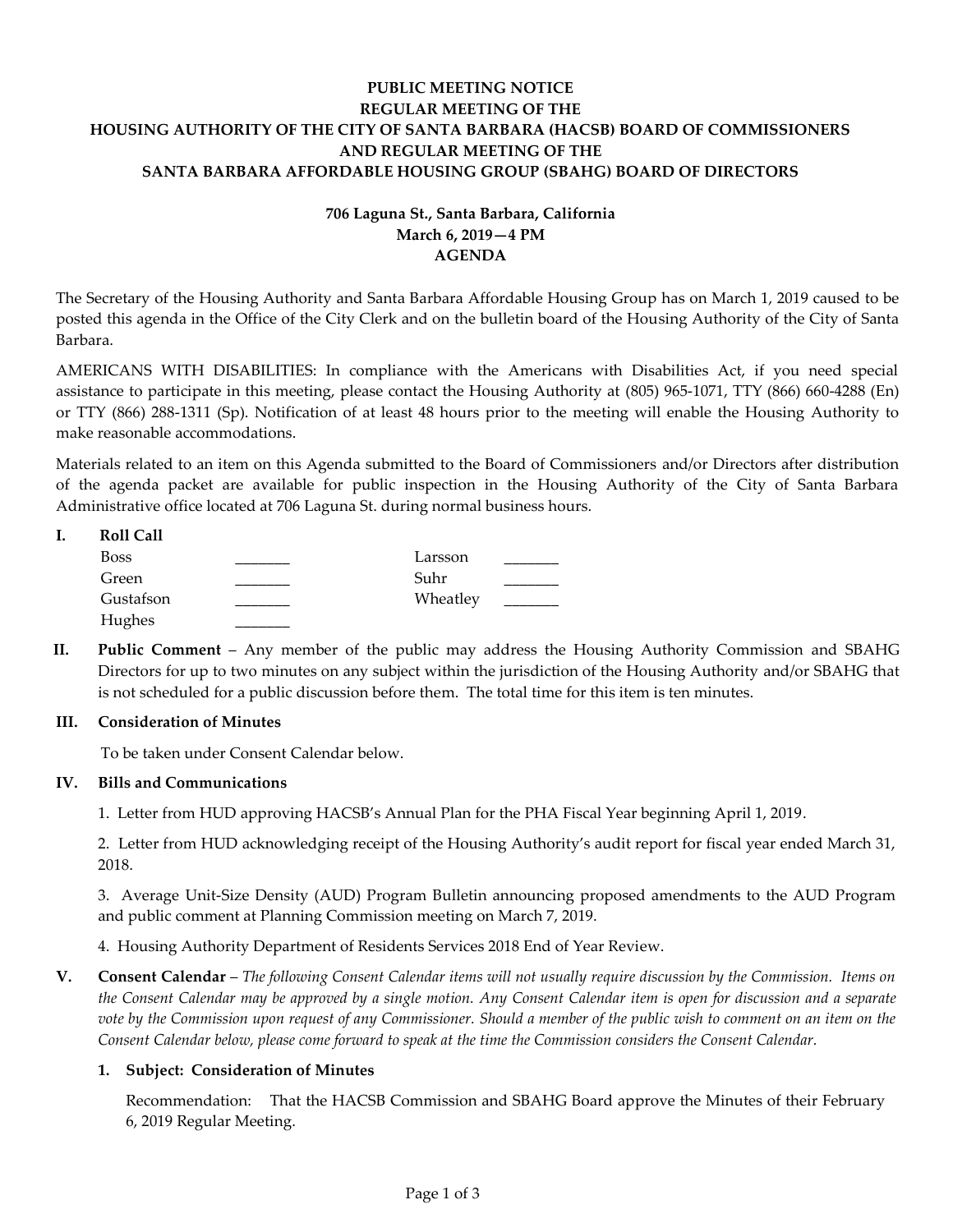### **2. Subject: Investment Report for the Quarter Ended December 31, 2018**

[Recommendation: That the Commission: \(1\) review and order filed the quarterly investment report for](https://hacsb.org/download/meetings_2019/items/03_march/Item-V.2.pdf)  quarter ended December 31, 2018; and, (2) review and approve the Authority's Investment Policy.

## **3. Subject: Appropriation of \$4,000 to the Housing Authority Scholarship Fund Administered by the Scholarship Foundation of Santa Barbara**

Recommendation: That the Commission authorize the appropriation of \$4,000 from the Authority's Non-[HUD program to replenish the Housing Authority Scholarship Fund administered by the Scholarship](https://hacsb.org/download/meetings_2019/items/03_march/Item-V.3.pdf)  Foundation of Santa Barbara and, if approved, direct the Housing Authority's Executive Director/CEO to execute payment to the Foundation in said amount.

### **4. Subject: Expenditures January 2019**

[Recommendation: That the Commission approve costs incurred and payments made for the](https://hacsb.org/download/meetings_2019/items/03_march/Item-V.4.pdf) month of January 2019.

#### **VI. Report of Executive Director**

# **1. Subject: Presentation on proposed development at Sanctuary Centers of Santa Barbara Site located at 115 West Anapamu Street, Santa Barbara CA**

Recommendation: That the Commission receive a presentation by Sanctuary Centers and Cearnal Collective on Sanctuary Centers' proposed development adjacent to Garden Court and consider level of support for the project.

### **[2. Subject: Response to Request for Information on Santa Barbara County Warming Centers](https://hacsb.org/download/meetings_2019/items/03_march/Item-VI.2.pdf)**

Recommendation: That the Commission receive a report on the status of Santa Barbara County's warming center operations.

#### **3. Subject: 5-Year Action Plan Draft Design**

Recommendation: That the Commission [review and approve the Housing Authority's](https://hacsb.org/download/meetings_2019/items/03_march/Item-VI.3.pdf) 5-Year Action Plan design as presented.

#### **4. Subject: Development Update**

Recommendation: That the Commission receive a report on the status of developments in planning and/or under construction.

#### **VII. Treasurer's Report**

# **[1. Subject: Approval of Housing Authority of the City of Santa Barbara Quarterly Financial Statements for](https://hacsb.org/download/meetings_2019/items/03_march/Item-VII.1.pdf)  the Quarter Ended December 31, 2018**

Recommendation: That the Commission review and order filed the quarterly financial statements for the quarter ended December 31, 2018.

# **[2. Subject: Approval of Santa Barbara Affordable Housing Group Quarterly Financial Statements for the](https://hacsb.org/download/meetings_2019/items/03_march/Item-VII.2.pdf)  Quarter Ended December 31, 2018**

Recommendation: That the Board review and order filed the quarterly financial statements for the quarter ended December 31, 2018.

# **[3. Subject: Resolution Approving Consolidated Operating Budget for](https://hacsb.org/download/meetings_2019/items/03_march/Item-VII.3.pdf) all Housing Authority Programs for the Fiscal Year Ending March 31, 2020**

Recommendation: That the Commission adopt a resolution approving the Authority's proposed consolidated operating budget for the fiscal year ending March 31, 2020.